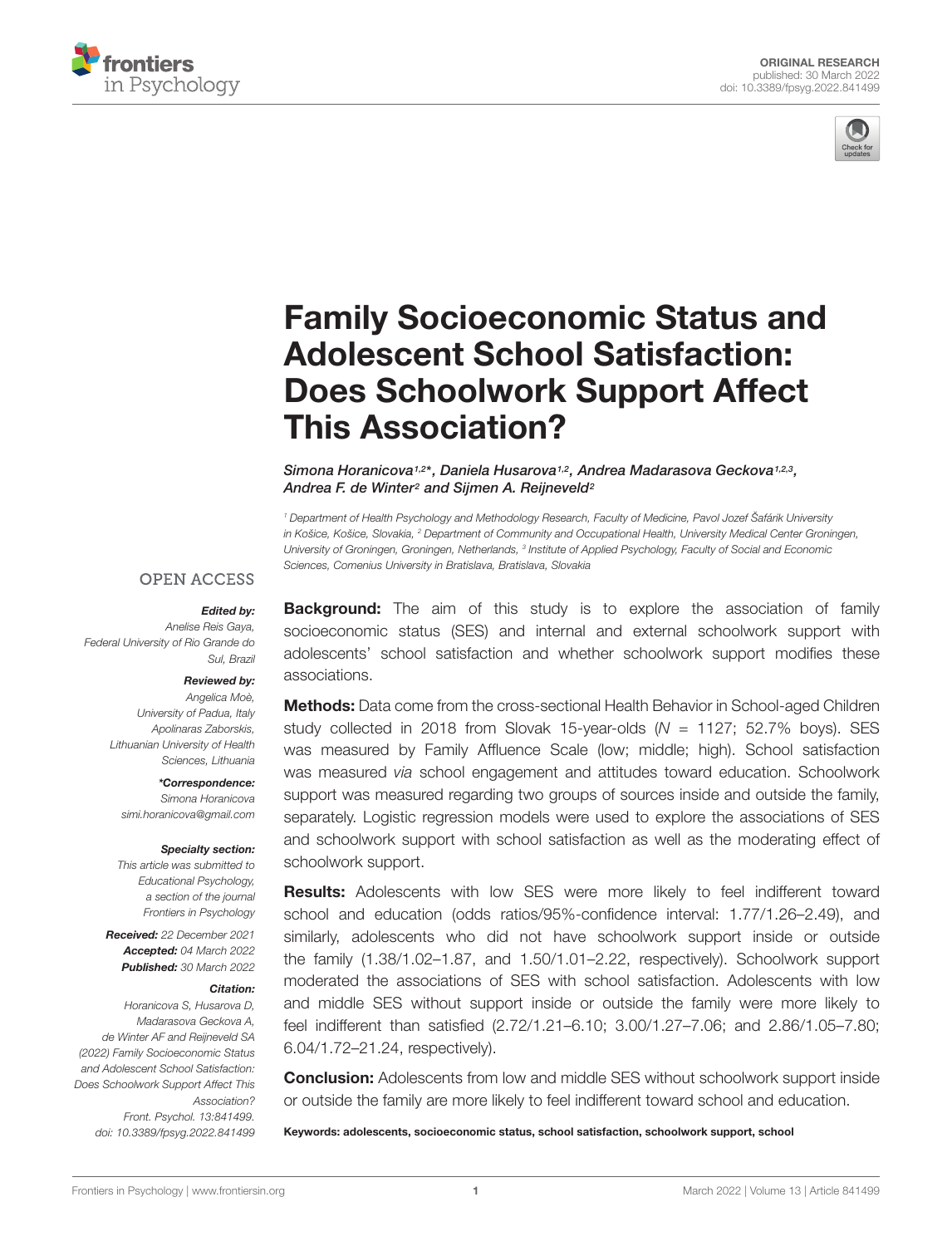# INTRODUCTION

Adolescents with disadvantaged backgrounds are more likely to have poor access to schooling and education, below-average performance and low motivation and persistence to stay at school compared to their more privileged peers (e.g., [Wells,](#page-7-0) [2008;](#page-7-0) [Fan,](#page-6-0) [2014;](#page-6-0) [Kirkland et al.,](#page-6-1) [2015;](#page-6-1) [OECD,](#page-7-1) [2019\)](#page-7-1). Parental social status and education levels impact their children's academic trajectory, learning attitudes and access to educational resources [\(Fan,](#page-6-0) [2014\)](#page-6-0).

#### School Satisfaction

School satisfaction is one of the many terms used to describe adolescents' attitudes toward school [\(Libbey,](#page-6-2) [2004\)](#page-6-2). Satisfaction with school regards experienced mood, enthusiasm, happiness and boredom and the extent of pleasant experiences at school [\(Samdal et al.,](#page-7-2) [1998;](#page-7-2) [Kalil and Ziol-Guest,](#page-6-3) [2003\)](#page-6-3). New approaches perceive school satisfaction as an important part of life satisfaction and quality of life [\(Baker and Maupin,](#page-6-4) [2009\)](#page-6-4). Moreover, school satisfaction is considered a good indicator of the fulfillment of three main self-determination needs including autonomy, competence and relatedness [\(Ryan and Deci,](#page-7-3) [2017\)](#page-7-3) through mastery-stimulating school environment and may later manifest in the areas of adolescents' health and life satisfaction [\(Inchley et al.,](#page-6-5) [2018\)](#page-6-5). Lack of school satisfaction may thus affect adolescents' mental and physical health [\(Ottova et al.,](#page-7-4) [2012\)](#page-7-4) and health risk behaviors [\(Vogel et al.,](#page-7-5) [2015\)](#page-7-5). Many adolescents in Slovakia report that they feel indifferent toward school and education; i.e., they don't like school and they don't care about their education at all [\(Bosakova et al.,](#page-6-6) [2020;](#page-6-6) [Horanicova et al.,](#page-6-7) [2020\)](#page-6-7), and this may also hold for other countries with similar educational system such as Czech Republic or Poland [\(Currie](#page-6-8) [et al.,](#page-6-8) [2012\)](#page-6-8). Feeling indifferent toward school, in comparison with caring about education and liking school, occurs particularly among children who live in low-affluence families and a disrupted social context [\(Bosakova et al.,](#page-6-6) [2020\)](#page-6-6). The social background of adolescents may thus affect their attitudes and beliefs toward school and expectations for their future education [\(Ming Ming](#page-6-9) [and Chow,](#page-6-9) [2015\)](#page-6-9), which may result in a compromised academic and professional trajectory.

## Schoolwork Support

Many adolescents are able to overcome their socioeconomic challenges and achieve higher levels of academic proficiency through academic resilience [\(OECD,](#page-7-1) [2019\)](#page-7-1), using several resources. More academically resilient adolescents are those who have a source of parental and teacher support [\(Martin and Marsh,](#page-6-10) [2006\)](#page-6-10). Likewise, forming a strong relationship with a supportive adult was proven to be an important component of dealing with social inequalities and increasing the ability to learn among adolescents [\(Powell and Marshall,](#page-7-6) [2011\)](#page-7-6). Moreover, support from teachers and classmates promotes adolescents' satisfaction with school [\(Horanicova et al.,](#page-6-7) [2020\)](#page-6-7). Parental support with homework along with structured and amicable environment at home has been shown to increase adolescents' motivation, positive emotions and self-efficacy toward school assignments [\(Madjar et al.,](#page-6-11) [2016;](#page-6-11) [Moè and Katz,](#page-7-7) [2018;](#page-7-7) [Moè et al.,](#page-7-8) [2018\)](#page-7-8) also among families with lower-SES [\(O'Sullivan et al.,](#page-7-9) [2014\)](#page-7-9) and may therefore improve their performance at school. Likewise, autonomy-enhancing and friendly educators' approach increases adolescents' school engagement and motivation [\(Wang and](#page-7-10) [Eccles,](#page-7-10) [2013\)](#page-7-10). Adolescents may benefit from the support with schoolwork within their domestic environment through their parents. Many of these adolescents may, however, lack the much needed support from family due to their parental socioeconomic background, e.g., parents unable to dedicate sufficient time and resources due working multiple jobs [\(García and Weiss,](#page-6-12) [2018\)](#page-6-12).

# The Role of Family Socioeconomic **Status**

Social inequalities are one of the most important non-cognitive factors that predict further academic outcomes of the adolescents and may modify their engagement and academic abilities [\(Wang](#page-7-10) [and Eccles,](#page-7-10) [2013\)](#page-7-10). Overcoming socioeconomic disadvantages is particularly important with regards to adolescents' academic achievement and school engagement. Keeping adolescents engaged with school is of major importance for their academic success, grades and risk behaviors regarding e.g., juvenile delinquency, truancy, and drugs and alcohol abuse [\(Wang and](#page-7-11) [Fredricks,](#page-7-11) [2014;](#page-7-11) [Fredricks et al.,](#page-6-13) [2016\)](#page-6-13). Families differ with regards to the level of their social and cultural capital [\(Mills](#page-6-14) [and Gale,](#page-6-14) [2007\)](#page-6-14). Capitals are reproduced and inherited by further generations in the form of family educational views and values and may further affect cultural and educational environment and atmosphere for children [\(Fan,](#page-6-0) [2014\)](#page-6-0). Although adolescents with disadvantaged backgrounds are more likely to experience poorer academic achievement and educational outcomes [\(Ferguson et al.,](#page-6-15) [2007;](#page-6-15) [Goodman et al.,](#page-6-16) [2012\)](#page-6-16), having a source of schoolwork support inside and/or outside of the family may help them prevent negative repercussions and improve their school satisfaction. Moreover, support with schoolwork from the inside and outside of the family may help to prevent the intergenerational transfer of socioeconomic disadvantages.

#### Aim and Hypotheses

Previous research has mostly focused on the consequences of social inequalities on adolescents' attitudes toward school and access to education [\(Wells,](#page-7-0) [2008;](#page-7-0) [Fan,](#page-6-0) [2014;](#page-6-0) [OECD,](#page-7-12) [2016\)](#page-7-12). However, evidence on the associations of SES and school satisfaction and possible moderators that may reduce the undesirable consequences is scarce. We hypothesized that adolescents' low SES would be associated with low school satisfaction, and that adolescents' lack of schoolwork support would be associated with low school satisfaction. Additionally, we hypothesized that schoolwork support would moderate the association between SES and school satisfaction. Therefore, the aim of this study is to explore the association of family SES and internal and external schoolwork support with adolescents' school satisfaction and whether schoolwork support modifies these associations.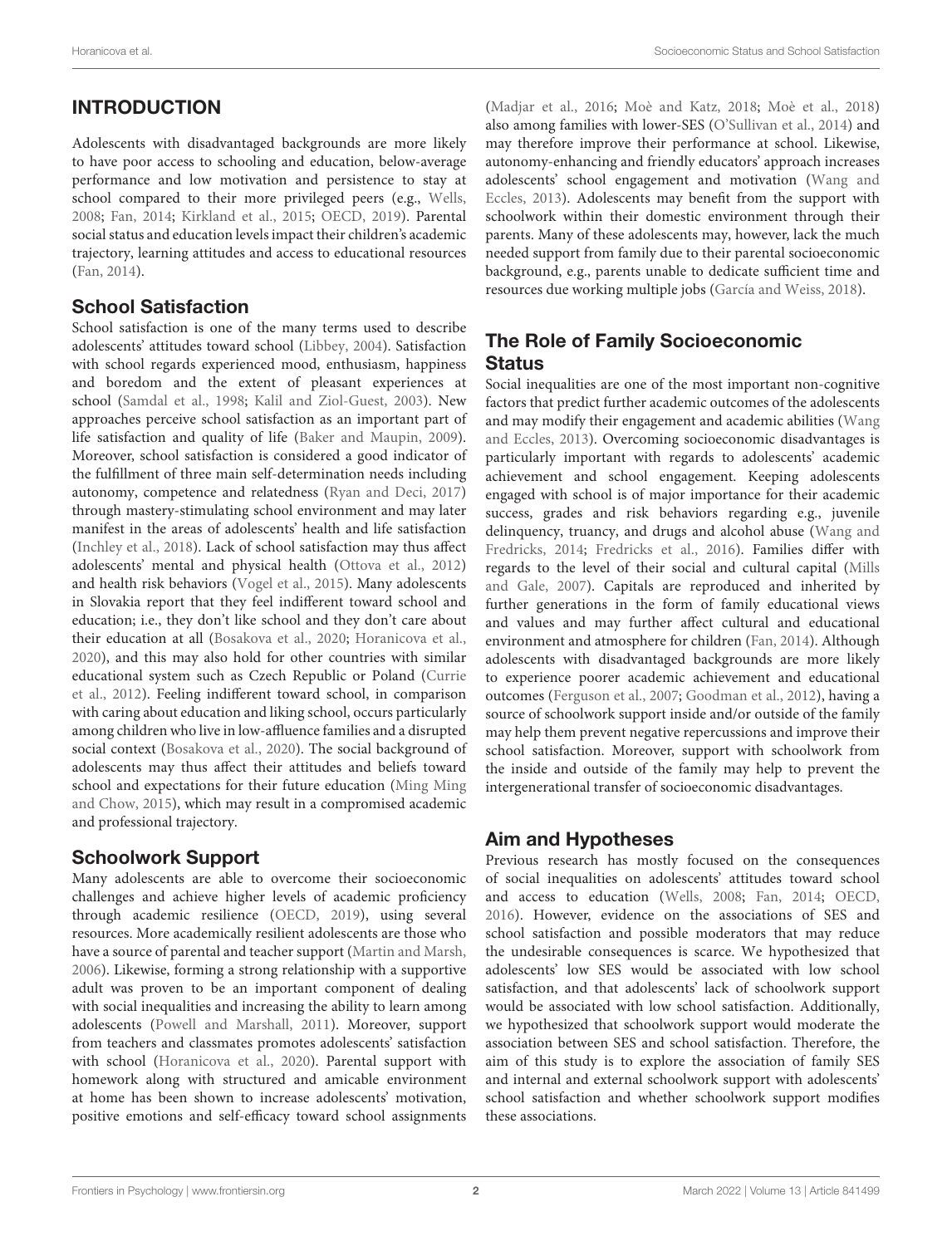# MATERIALS AND METHODS

#### Sample and Procedure

We used data from the Health Behavior in School-aged Children (HBSC) study conducted in 2018 in Slovakia as an online cross-sectional questionnaire-based survey on health and healthrelated behavior. The population-representative sample was obtained via two-step sampling. In the first step, 140 larger and smaller elementary schools from rural and urban areas from all regions of Slovakia were asked to participate. They were randomly selected from a list of all eligible schools in Slovakia obtained from the Slovak Institute of Information and Prognosis for Education. In the end, 109 schools agreed to participate in our survey (77.9%). In the second step, we obtained data from 8,405 adolescents from the fifth to ninth grades of these elementary schools, aged 11–15 years old (mean age 13.43; 50.9% boys). For the purpose of this study we only used data from 15-year-old adolescents ( $N = 1,293$ ), who answered questions regarding their attitude toward education. Moreover, respondents with missing responses were excluded ( $N = 166$ ), leading to a final sample of 1,127 adolescents.

The study was approved by the Ethics Committee of the Medical Faculty at P.J. Šafárik University in Košice (16N/2017). Parents were informed about the study via the school administration and could opt out if they disagreed with their child's participation.

# Measures

School satisfaction regarded the combination of school engagement and attitudes toward education. School engagement was measured using the item: "How do you feel about school at present?," with four-point Likert-type responses ("I like it a lot"; "I like it a bit"; "I don't like it very much"; "I don't like it at all"). Attitudes toward education were measured using the item "Do you care what kind of education you will have?," with three-point Likert-type responses ("I care a lot"; "I care about it, but not too much"; "I could not care less"). Next, we created a binary variable of school satisfaction by creating two groups: (1) indifferent—adolescents who do not like school a lot and do not care about their education a lot, (2) others—adolescents who do not like school a lot but care about their education a lot, or adolescents who like school a lot but do not care a lot about their education, and those who like school a lot and care about their education a lot [\(Bosakova et al.,](#page-6-6) [2020;](#page-6-6) [Horanicova et al.,](#page-6-7) [2020\)](#page-6-7).

Schoolwork support was measured for two types of support: inside the family (Internal; mother or father; one of my grandparents; one of my siblings; someone else in my family) and outside the family (External; another adult outside my family; an adult at my school; one of my friends, peers). This was based on the question "Does anyone support you and help you with your schoolwork?," with options including "Mother or father"; "One of my grandparents"; "One of my siblings"; "Someone else in the family"; "Another adult outside my family"; "An adult at my school"; "One of my friends, peers," with three-point Likert-type responses for each option (Yes, regularly; Yes, sometimes; No). The answers were dichotomized to yes/no, with "yes" regarding "Yes" and "Yes regularly." Next, we derived two groups of sources of help, internal and external, i.e., support within the family and outside the family, respectively. Responses for each group of source of help were then grouped into three categories: (1) those who didn't have any source of support; (2) those who only had one source of support and (3) those who had two or more sources of support [\(Gecková,](#page-6-17) [2019\)](#page-6-17).

Family SES was measured using the Family Affluence Scale III (FAS-III), which consists of six questions: "Does your family own a car, van or truck?" (No/Yes, one/Yes, two or more), "Do you have your own bedroom for yourself?" (Yes/No), "How many computers does your family own?" (None/One/Two/More than two), "How many bathrooms (room with a bath/shower or both) are in your home?" (None/One/Two/More than two), "Does your family have a dishwasher at home?" (Yes/No), "How many times did you and your family travel out of your country for a holiday/vacation last year?" (Not at all/Once/Twice/More than twice). The sum score was converted into a ridit score ranging from 0 to 1 with the mean (0.5) in the middle of the distribution. Next, we created three tertiles: low (0– 0.333), medium (0.334–0.666) and high (0.667–1) socioeconomic position [\(Elgar et al.,](#page-6-18) [2015\)](#page-6-18).

# Statistical Analyses

Firstly, the baseline characteristics of the sample were described using descriptive statistics. Secondly, we assessed the associations of SES and sources of support, each separately, with school satisfaction in logistic regression analyses models adjusted for gender (Model 1). Thirdly, we entered SES and sources of support into the model adjusted for gender (Model 2). Finally, we added the interaction of SES and sources of support on school satisfaction to the model (Model 3). We followed this analytical strategy for internal and external sources of support separately. All analyses were performed using IBM SPSS Statistics 23 for Windows.

# RESULTS

# Baseline Characteristics

**[Table 1](#page-3-0)** shows the characteristics of the sample. Up to 35% of the adolescents reported that they did not have any internal source of support, and almost a quarter of the adolescents reported having only one internal source of support. Almost 33% of the adolescents reported having no external source of support, and almost 46% of the adolescents reported having only one external source of support. Almost 30% of the adolescents reported that they were indifferent.

# Associations of Socioeconomic Status and Internal and External Sources of Support With School Satisfaction and Moderating Role of Schoolwork Support

Adolescents who did not have any internal source of support and adolescents with low SES were more likely to be indifferent (**[Table 2](#page-4-0)**). Likewise, adolescents with no external source of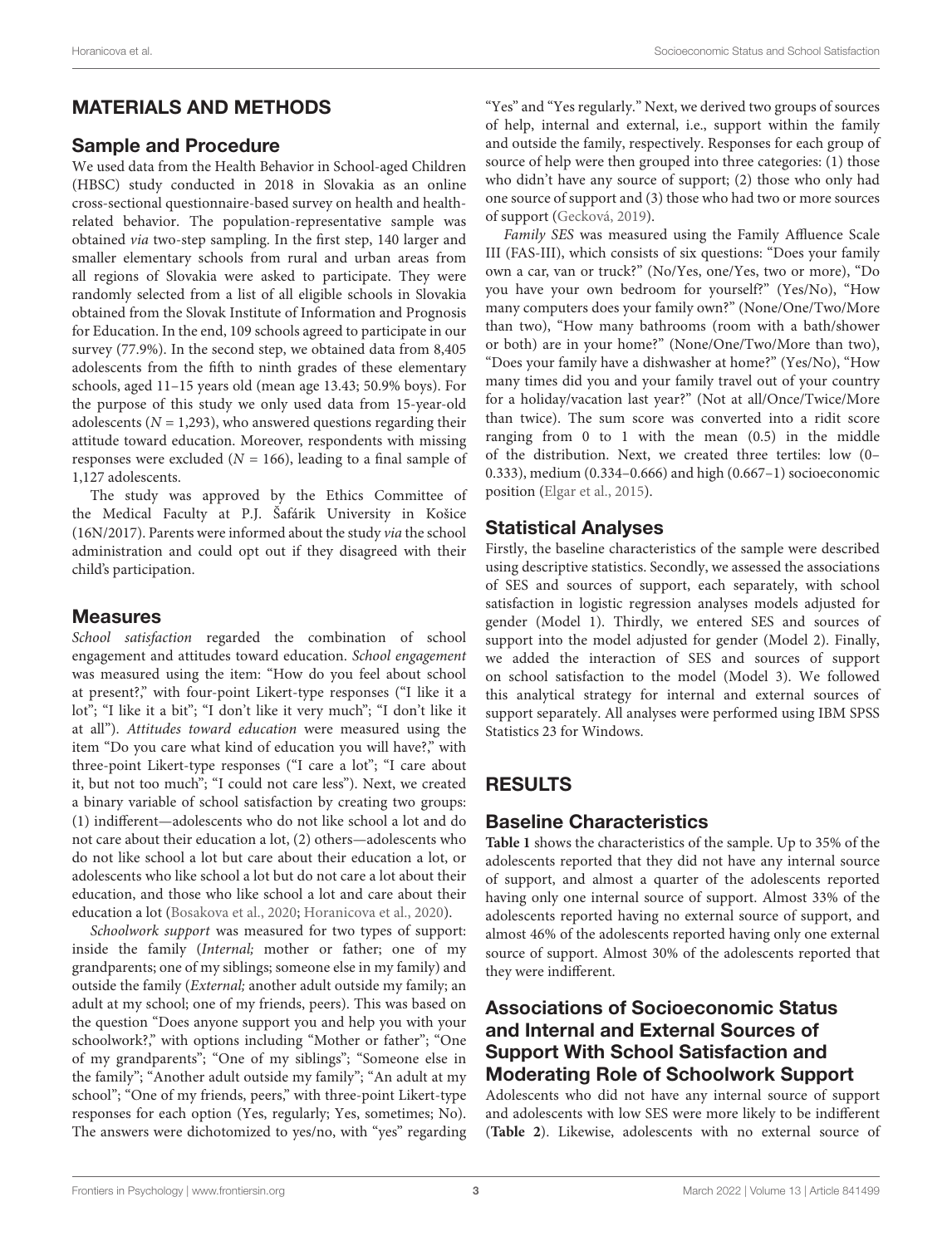| Horanicova et al. | Socioeconomic Status and School Satisfaction |
|-------------------|----------------------------------------------|
|                   |                                              |

<span id="page-3-0"></span>

|            | <b>TABLE 1</b>   Descriptive Statistics of the Sample (Slovakia 2018, 15-year-olds, |  |  |
|------------|-------------------------------------------------------------------------------------|--|--|
| N = 1127). |                                                                                     |  |  |

|                                    | $n$ (in%)  |
|------------------------------------|------------|
| Gender                             |            |
| <b>Boys</b>                        | 594 (52.7) |
| Girls                              | 533 (47.3) |
| Socioeconomic status               |            |
| Low                                | 324 (34.2) |
| Middle                             | 275 (29.1) |
| High                               | 347 (36.7) |
| Internal sources of support        |            |
| None                               | 395 (36.5) |
| One                                | 281 (25.9) |
| Two or more                        | 408 (37.6) |
| <b>External sources of support</b> |            |
| None                               | 367 (33.9) |
| One                                | 515 (47.6) |
| Two or more                        | 201 (18.5) |
| <b>School satisfaction</b>         |            |
| Indifferent                        | 328(29.1)  |
| Others                             | 799 (70.9) |

Only valid percentages are presented, numbers of missing values regard: Socioeconomic status, 181, Internal sources of support, 43, External sources of support, 44

support and adolescents with low SES were more likely to be indifferent (**[Table 3](#page-4-1)**). **[Figure 1](#page-5-0)** shows the likelihood of being indifferent to depend on the number of sources of internal and external support across the three levels of SES. The likelihood of feeling indifferent is lower among adolescents with a low SES who received support from one or more internal or external sources than for their peers who did not receive support.

Regarding the interactions with schoolwork support, adolescents with low and medium SES who did not have any internal nor external source of support were more likely to be indifferent (**[Tables 2](#page-4-0)**, **[3](#page-4-1)**).

## **DISCUSSION**

The aim of this study was to explore the associations of SES and schoolwork support inside and outside the family with school satisfaction and the degree to which the association of family SES and school satisfaction is modified by schoolwork support inside and outside the family. We found that adolescents with low SES and without schoolwork support were more likely to feel indifferent toward school and education. Moreover, schoolwork support moderated the associations of family SES and school satisfaction. Adolescents with low and middle SES without any source of internal or external support were more likely to be indifferent.

We found that the adolescents from low SES families were more likely to feel indifferent (i.e., don't like school and don't care about the education). These findings support previous research that emphasizes the connection between family socioeconomic background and adolescents' perceptions

of school and education [\(Evans et al.,](#page-6-19) [2010;](#page-6-19) [OECD,](#page-7-13) [2018,](#page-7-13) [2019\)](#page-7-1). Socioeconomic characteristics of the family are naturally reproduced and passed onto children in the form of social and cultural capital through intergenerational inheritance [\(Bourdieu](#page-6-20) [and Passeron,](#page-6-20) [1977;](#page-6-20) [Fan,](#page-6-0) [2014\)](#page-6-0). These acquired characteristics subsequently affect adolescent access to schooling, expectations for their future, which may include interest in further education, and their beliefs [\(OECD,](#page-7-1) [2019\)](#page-7-1), including school satisfaction [\(Bosakova et al.,](#page-6-6) [2020\)](#page-6-6). A socially disadvantaged background of adolescents affects their attitudes toward school and education and may further impact their future academic and professional trajectory.

We also found that the adolescents who did not have any support within or outside the family were more likely to feel indifferent toward school and education. These results are in line with previous research showing the importance of assistance for adolescents who struggle at school [\(Quadlin,](#page-7-14) [2015\)](#page-7-14). Parental involvement in children's homework appears to be beneficial even after proceeding onto middle and high school [\(Xu and Corno,](#page-7-15) [2003\)](#page-7-15). Providing adolescents with schoolwork help facilitates focusing on their individual values and improve the importance of education [\(Xu and Corno,](#page-7-15) [2003;](#page-7-15) [Li and Hamlin,](#page-6-21) [2019\)](#page-6-21). Without this kind of help, adolescents may find themselves struggling at school, and their attitudes toward school and education may deteriorate because of that struggle.

Additionally, we found that indifference toward school is particularly likely in the case of a lack of schoolwork support and low family SES. The likelihood of feeling indifferent toward school and education among low and middle SES adolescents appears to decrease with an increasing number of schoolwork support sources in or outside the family. These findings support previous evidence on the associations between socioeconomic inequities and educational resources and success [\(OECD,](#page-7-13) [2018,](#page-7-13) [2019;](#page-7-1) [Thomson,](#page-7-16) [2018\)](#page-7-16). The interpretation for these findings may lie in the attributes of less privileged children, who are more likely to attend an underperforming school and whose parents struggle with different working hours and may not have time to engage in their children's schoolwork activities [\(García and Weiss,](#page-6-12) [2018\)](#page-6-12). On top of that, resources to compensate for the lack of dedicated time may often be lacking due to the family financial situation. Involvement in adolescents' schoolwork seems to be important in moderating the effect of the adolescents' socioeconomic background and may help them prosper in further and academic journey and healthy development.

Surprisingly, the likelihood of being indifferent increased with the increasing amount of schoolwork support sources among adolescents with high SES. Although a lot of evidence points out that children with higher SES are more likely to be successful and perform better at school (e.g., [Woods et al.,](#page-7-17) [2005;](#page-7-17) [OECD,](#page-7-12) [2016,](#page-7-12) [2018;](#page-7-13) [García and Weiss,](#page-6-12) [2018\)](#page-6-12), less attention has been paid to the struggles of growing up privileged. Privileged children may experience a lot of pressure from parents and teachers to deliver results [\(Becker and Luthar,](#page-6-22) [2002,](#page-6-22) [2007\)](#page-6-23), which could affect their attitudes toward school and education; further exploration of these associations may be an interesting issue.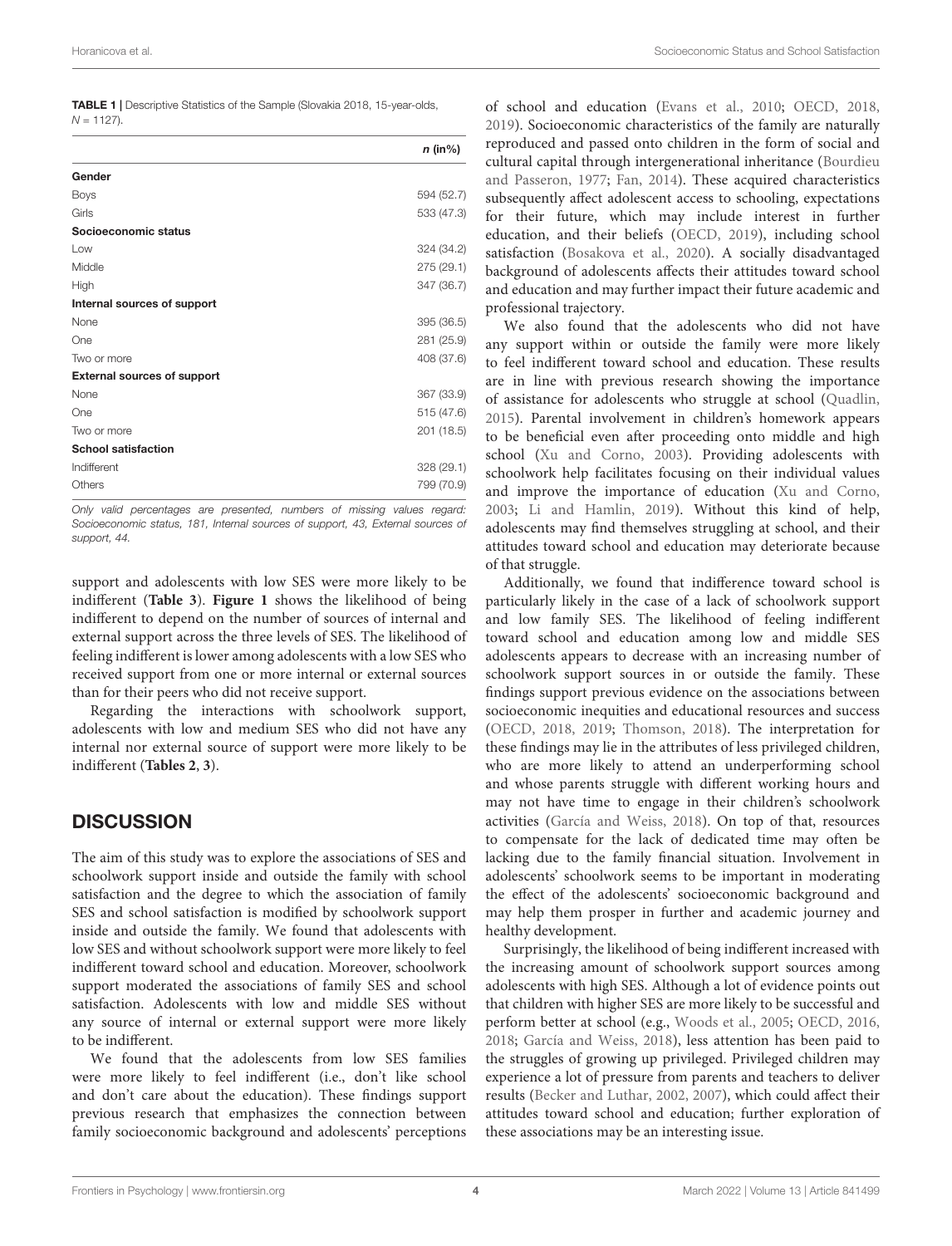<span id="page-4-0"></span>TABLE 2 | The associations of SES and the number of Internal sources of support with School satisfaction (Likelihood of Being Indifferent): Results from binomial logistic regression models adjusted for gender (Odds ratios, OR; 95% Confidence interval, CI) (Slovakia 2018, 15-year-olds, N = 1127).

|                                  | Model 1                          | Model 2                  | Model 3                 |  |
|----------------------------------|----------------------------------|--------------------------|-------------------------|--|
|                                  | (separate                        | (with mutual             | (with interaction       |  |
|                                  | associations,                    | adjustment added)        | added)                  |  |
|                                  | adjusted for gender)             | OR (95% CI)              | OR (95% CI)             |  |
|                                  | OR (95% CI)                      |                          |                         |  |
| <b>SES</b>                       | $**$                             | $**$                     |                         |  |
| Low                              | $1.77$ (1.26-2.49) <sup>**</sup> | $1.86(1.32 - 2 - 63)***$ | $1.00(0.57 - 1.78)$     |  |
| Middle                           | $1.29(0.90 - 1.85)$              | $1.28(0.88 - 1.86)$      | $0.79(0.42 - 1.48)$     |  |
| <b>High</b>                      |                                  |                          |                         |  |
| Source of support                |                                  |                          |                         |  |
| None                             | $1.38(1.02 - 1.87)^{*}$          | $1.24(0.88 - 1.73)$      | $0.62(0.35 - 1.11)$     |  |
| One                              | $1.06(0.75 - 1.50)$              | $1.02(0.70 - 1.50)$      | $0.69(0.35 - 1.35)$     |  |
| Two or more                      |                                  |                          |                         |  |
| SES*source of support            |                                  |                          |                         |  |
| low SES*no source of support     |                                  |                          | $2.72(1.21 - 6.10)^{*}$ |  |
| Middle SES*no source of support  |                                  |                          | $3.00(1.27 - 7.06)^{*}$ |  |
| Low SES*one source of support    |                                  |                          | $2.40(0.98 - 5.89)$     |  |
| Middle SES*one source of support |                                  |                          | 1.22 (0.45-3.34)        |  |

 $*_{D}$  < 0.05,  $*_{D}$  < 0.01,  $**_{D}$  < 0.001.

Model 1—associations of source of help and SES separately, adjusted for gender.

Model 2—associations of source of help and SES mutually adjusted, after adjustment for gender.

Model 3—model with interaction of source of help and SES added.

1—Reference group.

<span id="page-4-1"></span>TABLE 3 | The associations of SES and the number of external sources of support with school satisfaction (Likelihood of Being Indifferent): Results From Binomial Logistic Regression Models Adjusted for Gender (Odds ratios, OR; 95% Confidence interval, CI) (Slovakia 2018, 15-year-olds, N = 1,127).

|                                  | Model 1                                                           | Model 2                                          | Model 3<br>(With interaction<br>added)<br>OR (95% CI) |  |
|----------------------------------|-------------------------------------------------------------------|--------------------------------------------------|-------------------------------------------------------|--|
|                                  | (Separate<br>associations,<br>adjusted for gender)<br>OR (95% CI) | (With mutual<br>adjustment added)<br>OR (95% CI) |                                                       |  |
| <b>SES</b>                       | $**$                                                              | $**$                                             |                                                       |  |
| Low                              | $1.77$ (1.26-2.49) <sup>**</sup>                                  | $1.82(1.29 - 2.57)$ **                           | $0.93(0.42 - 2.08)$                                   |  |
| Middle                           | $1.29(0.90 - 1.85)$                                               | $1.29(0.89 - 1.87)$                              | $0.41(0.14 - 1.23)$                                   |  |
| High                             |                                                                   |                                                  |                                                       |  |
| Source of support                |                                                                   |                                                  |                                                       |  |
| None                             | $1.50(1.01 - 2.22)^{*}$                                           | $1.33(0.85 - 2.07)$                              | $0.58(0.29 - 1.18)$                                   |  |
| One                              | $1.25(0.86 - 1.83)$                                               | 1.20 (0.78-1.82)                                 | $0.78(0.41 - 1.49)$                                   |  |
| Two or more                      |                                                                   |                                                  |                                                       |  |
| SES*source of support            |                                                                   |                                                  |                                                       |  |
| low SES*no source of support     |                                                                   |                                                  | $2.86(1.05 - 7.80)^{*}$                               |  |
| middle SES*no source of support  |                                                                   |                                                  | 6.04 (1.72-21.24)**                                   |  |
| Low SES*one source of support    |                                                                   |                                                  | $1.94(0.76 - 4.97)$                                   |  |
| Middle SES*one source of support |                                                                   |                                                  | $2.67(0.80 - 8.95)$                                   |  |

 $*_{\mathcal{D}}$  < 0.05,  $*_{\mathcal{D}}$  < 0.01.

Model 1—associations of source of help and SES separately, adjusted for gender.

Model 2—associations of source of help and SES mutually adjusted, after adjustment for gender.

Model 3—model with interaction of source of help and SES added.

1—Reference group.

#### Strengths and Limitations

The strengths of this study include its use of a large and representative sample of 15-year-old adolescents and following the international HBSC study protocols. Some limitations need to be mentioned, too. First, we used self-reported questionnaires,

which may have caused some information bias, but we minimized this by using validated measures [\(Inchley et al.,](#page-6-5) [2018\)](#page-6-5). Second, we assessed schoolwork support using a single question. This did not allow us to differentiate between potentially less and more effective ways of schoolwork support. Next, the psychological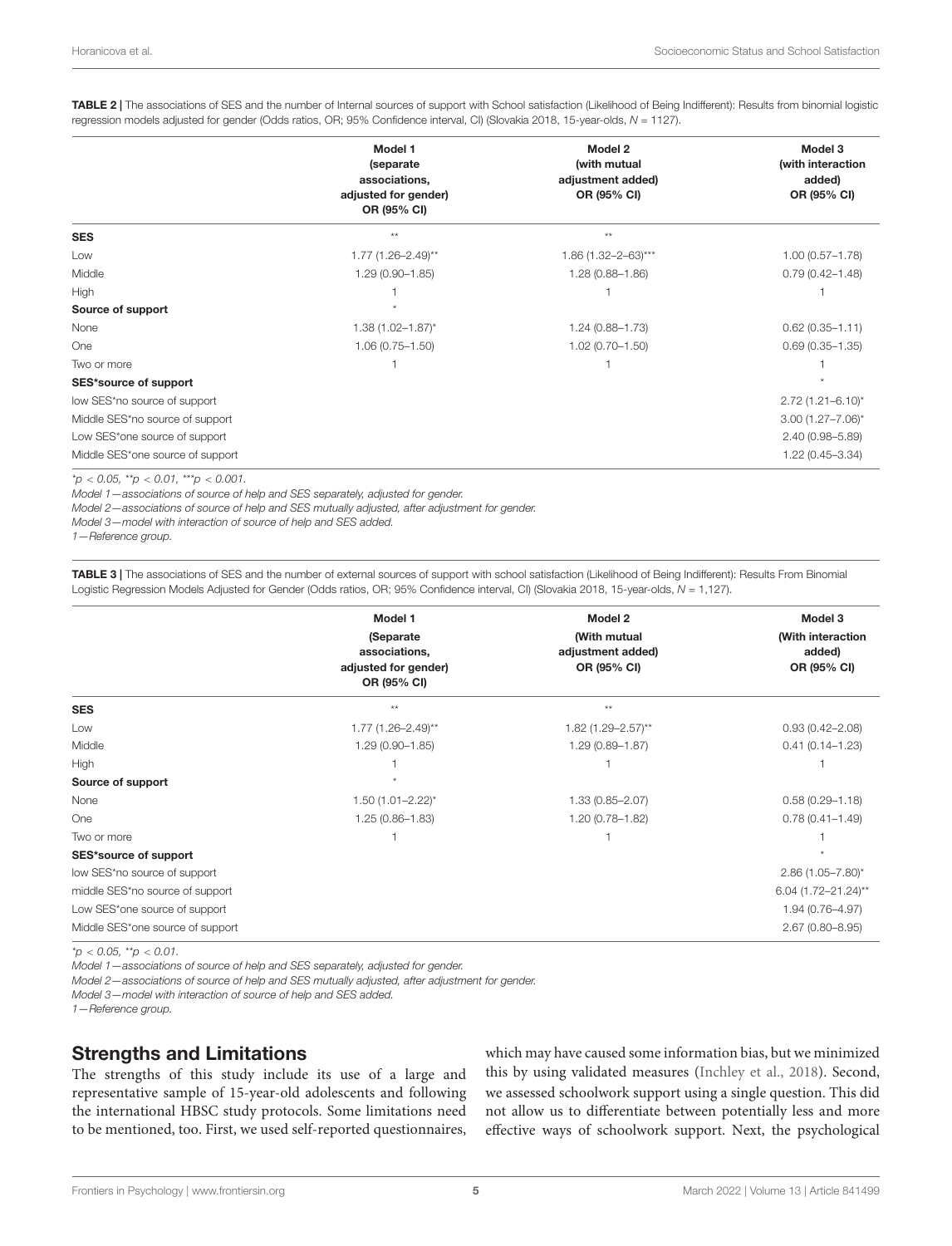

<span id="page-5-0"></span>characteristics of the children were not taken into an account, future research on this topic might take into account some of the psychological characteristics e.g., it is very likely that gifted children do not need school help even though they are from low SES. Additionally, we used adolescent-reported data on family SES. These may contain errors as not all adolescents know such information, making that we may have underestimated these associations; further research may complement data focused on parental job and educational level. Finally, the cross-sectional design of the study does not allow inferences on the causality of the results; a longitudinal approach may be beneficial in future research.

#### **Implications**

The results of this study show that adolescents with lower SES and lack of schoolwork support are more likely to feel indifferent toward school and education. These findings imply that focusing on less socioeconomically privileged adolescents, particularly boys who experience a disrupted social context and learning difficulties [\(Bosakova et al.,](#page-6-6) [2020\)](#page-6-6), and providing them with sources of help with schoolwork may improve their attitudes toward school and education and mitigate the impact of their disadvantages.

Furthermore, we found that the indifference toward school and education among adolescents with low and middle SES decreased with increasing sources of schoolwork support inside and outside of the family. This implies that creating a stimulating environment for less privileged adolescents at school, i.e., adapting designated areas at school and spending time with trained professionals during reserved time while focusing on the experienced shortcomings, may help adolescents improve their results and satisfaction [\(Allington](#page-6-24) [et al.,](#page-6-24) [2010;](#page-6-24) [Salisu and Ransom,](#page-7-18) [2014\)](#page-7-18). Moreover, creating a stimulating environment at school may substitute the support absent at home for disadvantaged adolescents due to their

family socioeconomic situation [\(García and Weiss,](#page-6-12) [2018\)](#page-6-12). Additionally, even though support with schoolwork from parents may lack among the adolescents from low-SES families, appropriate interventions aimed at increasing parental needsupportive practices may reduce homework stress experienced by children [\(Moé et al.,](#page-7-19) [2020\)](#page-7-19) and providing adolescents with structured homework environment and encouraging their autonomy and efficacy at home may help with their further academic outcomes [\(Daw,](#page-6-25) [2012;](#page-6-25) [O'Sullivan et al.,](#page-7-9) [2014\)](#page-7-9).

Our findings on the associations of low family SES and lack of schoolwork support with school satisfaction require confirmation in a longitudinal study to assess causal relationships. The findings show modification of schoolwork support on the associations of low family SES and school satisfaction, which may be complemented by identifying other possible ways of overcoming social inequalities of adolescents and improving their attitudes toward school and education using targeted interviews or focus groups with vulnerable groups or individuals. Moreover, the exploration of schoolwork support may be broadened by measuring the extent of support rather than the sources alone. Additionally, the results of this study may only be generalized on countries with similar educational systems. Further research is needed to confirm our findings in countries that employ institutionalized support and tutoring for the disadvantaged children within their educational system.

# **CONCLUSION**

Adolescents with lower levels of SES who do not have any source of support with schoolwork are more likely to feel indifferent with regards to school and education. Schoolwork support provided by family members or other competent adults may improve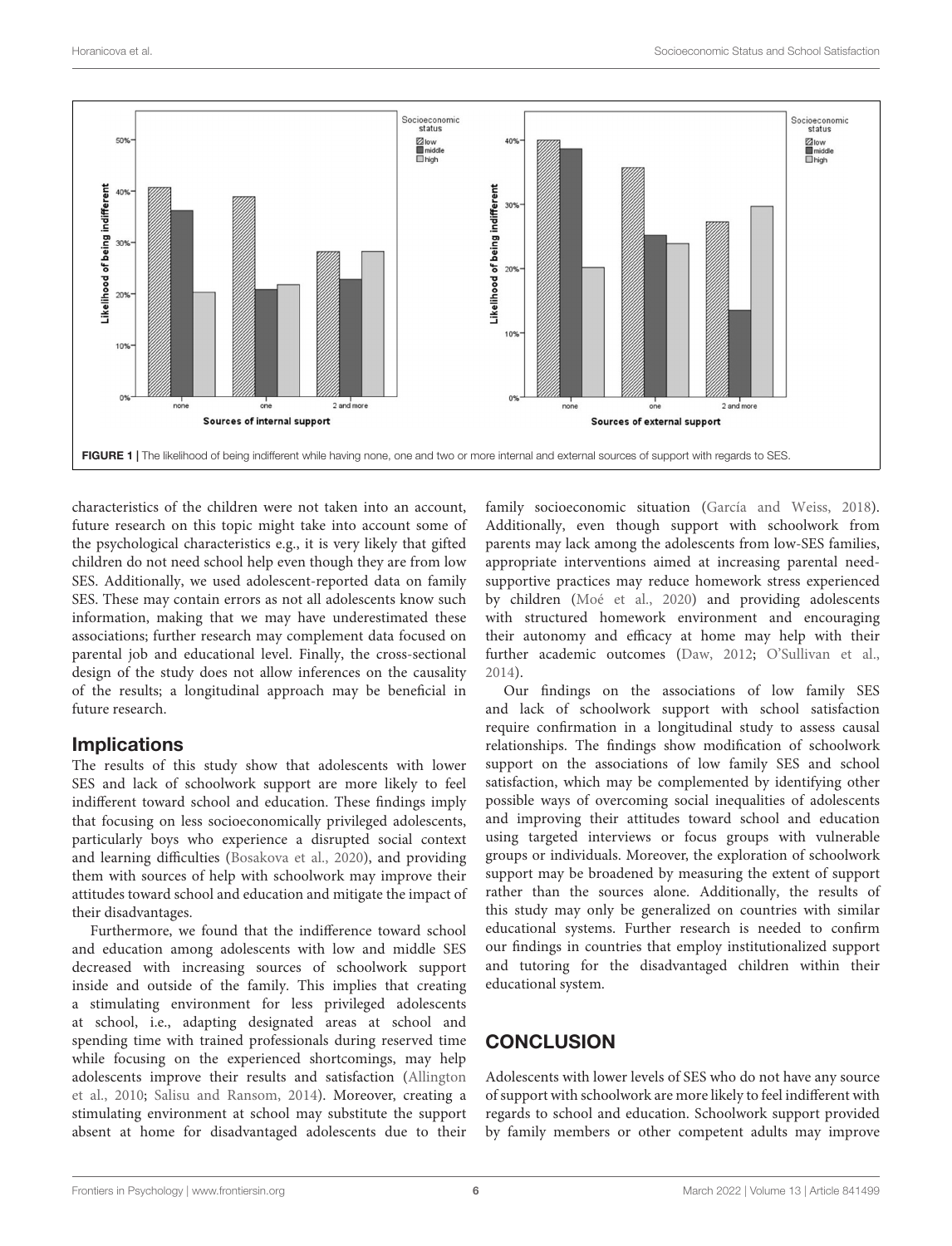adolescents' school satisfaction while helping them overcome the disadvantages resulting from their family SES.

### DATA AVAILABILITY STATEMENT

The raw data supporting the conclusions of this article will be made available by the authors, without undue reservation.

#### ETHICS STATEMENT

The studies involving human participants were reviewed and approved by the Ethics Committee of the Medical Faculty at P.J. Šafárik University in Košice (16N/2017). Written informed consent to participate in this study was provided by the participants' legal guardian/next of kin.

### **REFERENCES**

- <span id="page-6-24"></span>Allington, R. L., McGill-Franzen, A., Camilli, G., Williams, L., Graff, J., Zeig, J., et al. (2010). Addressing summer reading setback among economically disadvantaged elementary students. Read. Psychol. 31, 411–427. [doi: 10.1080/](https://doi.org/10.1080/02702711.2010.505165) [02702711.2010.505165](https://doi.org/10.1080/02702711.2010.505165)
- <span id="page-6-4"></span>Baker, J. A., and Maupin, A. N. (2009). "School Satisfaction and Children's Positive School Adjustment," in Handbook of Positive Psychology in Schools, eds R. Gilman, E. S. Huebner, and M. J. Furlong (New York: Routledge), 189–196.
- <span id="page-6-22"></span>Becker, B. E., and Luthar, S. S. (2002). Social-emotional factors affecting achievement outcomes among disadvantaged students: Closing the achievement gap. Educ. Psychol. 37, 197–214. [doi: 10.1207/S15326985EP3704\\_1](https://doi.org/10.1207/S15326985EP3704_1)
- <span id="page-6-23"></span>Becker, B. E., and Luthar, S. S. (2007). Peer-perceived admiration and social preference: Contextual correlates of positive peer regard among suburban and urban adolescents. J. Res. Adolesc. 17, 117–144. [doi: 10.1111/j.1532-7795.2007.](https://doi.org/10.1111/j.1532-7795.2007.00514.x) [00514.x](https://doi.org/10.1111/j.1532-7795.2007.00514.x)
- <span id="page-6-6"></span>Bosakova, L., Geckova, A. M., Dijk, J. P., and Reijneveld, S. A. (2020). School is (not) calling: the associations of gender, family affluence, disruptions in the social context and learning difficulties with school satisfaction among adolescents in Slovakia. Int. J. Public Health 65, 1413–1421. [doi: 10.1007/](https://doi.org/10.1007/s00038-020-01474-4) [s00038-020-01474-4](https://doi.org/10.1007/s00038-020-01474-4)
- <span id="page-6-20"></span>Bourdieu, P., and Passeron, J. (1977). Reproduction in Education, Society and Culture. London: Sage Publications.
- <span id="page-6-8"></span>Currie, C., Zanotti, C., Morgan, A., Currie, D., de Looze, M., and Roberts, C. (2012). Social Determinants of health and well-being among Young People. Health Behaviour in School-aged Children (HBSC) Study: International Report from the 2009/2010 Survey. Copenhagen: WHO Regional Office for Europe.
- <span id="page-6-25"></span>Daw, J. (2012). Parental income and the fruits of labor: Variability in homework efficacy in secondary school. Res. Soc. Strat. Mob. 30, 246–264. [doi: 10.1016/j.](https://doi.org/10.1016/j.rssm.2012.01.004) [rssm.2012.01.004](https://doi.org/10.1016/j.rssm.2012.01.004)
- <span id="page-6-18"></span>Elgar, F. J., Pförtner, T. K., Moor, I., De Clercq, B., Stevens, G. W., and Currie, C. (2015). Socioeconomic inequalities in adolescent health 2002–2010: a timeseries analysis of 34 countries participating in The health behaviour in schoolaged children study. Lancet 385, 2088–2095. [doi: 10.1016/S0140-6736\(14\)](https://doi.org/10.1016/S0140-6736(14)61460-4) [61460-4](https://doi.org/10.1016/S0140-6736(14)61460-4)
- <span id="page-6-19"></span>Evans, M. D. R., Kelley, J., Sikora, J., and Treiman, D. J. (2010). Family scholarly culture and educational success: Books and schooling in 27 nations. Res. Soc. Strat. Mob. 28, 171–197. [doi: 10.1016/j.rssm.2010.01.002](https://doi.org/10.1016/j.rssm.2010.01.002)
- <span id="page-6-0"></span>Fan, J. (2014). The impact of economic capital, social capital and cultural capital: Chinese families' access to educational resources. Sociol. Mind 4:272. [doi: 10.](https://doi.org/10.4236/sm.2014.44028) [4236/sm.2014.44028](https://doi.org/10.4236/sm.2014.44028)
- <span id="page-6-15"></span>Ferguson, H. B., Bovaird, S., and Mueller, M. P. (2007). The impact of poverty on educational outcomes for children. Paediatr. Child health 12, 701–706. [doi:](https://doi.org/10.1093/pch/12.8.701) [10.1093/pch/12.8.701](https://doi.org/10.1093/pch/12.8.701)

#### AUTHOR CONTRIBUTIONS

SH participated in design of the study and coordination, drafted the manuscript, participated in the analyses, and interpreted the data. DH and AM participated in the design and coordination of the study, interpreted the data, helped to draft the manuscript, and provided supervision. AW and SR participated in the interpretation of the data, contributed with their comments to the final version, and provided supervision. All authors read and approved the final manuscript.

# FUNDING

This work was supported by the Research and Development Support Agency under contract No. APVV-18-0070.

- <span id="page-6-13"></span>Fredricks, J. A., Filsecker, M., and Lawson, M. A. (2016). Student engagement, context, and adjustment: Addressing definitional, measurement, and methodological issues. Learn. Instruct. 43, 1–4. [doi: 10.11124/jbisrir-2015-1919](https://doi.org/10.11124/jbisrir-2015-1919)
- <span id="page-6-12"></span>García, E., and Weiss, E. (2018). Student absenteeism: who misses school and how missing school matters for performance. Economic Policy Institute. Available online at: [https://www.epi.org/publication/student-absenteeism-who-misses](https://www.epi.org/publication/student-absenteeism-who-misses-school-and-how-missing-school-matters-for-performance/)[school-and-how-missing-school-matters-for-performance/](https://www.epi.org/publication/student-absenteeism-who-misses-school-and-how-missing-school-matters-for-performance/)
- <span id="page-6-17"></span>Gecková, A. (2019). Národná správa o zdraví a so zdravím súvisiacom správaní 11-, 13- a 15-roènčh školákov na základe prieskumu uskutoèneného v roku 2017/2018 v rámci medzinárodneho Health Behaviour in School Aged Children (HBSC). Košice: Equilibria.
- <span id="page-6-16"></span>Goodman, R. D., Miller, M. D., and West-Olatunji, C. A. (2012). Traumatic stress, socioeconomic status, and academic achievement among primary school students. Psychol. TraumaTheor., Res. Prac. Policy 4:252. [doi: 10.1037/a0024912](https://doi.org/10.1037/a0024912)
- <span id="page-6-7"></span>Horanicova, S., Husarova, D., Geckova, A. M., Klein, D., Dijk, J. P., Winter, A. F., et al. (2020). Teacher and classmate support may keep adolescents satisfied with school and education. Does gender matter? Int. J. Public Health 65, 1423–1429. [doi: 10.1007/s00038-020-01477-1](https://doi.org/10.1007/s00038-020-01477-1)
- <span id="page-6-5"></span>Inchley, J., Currie, D., Cosma, A., and Samdal, O. (2018). Health Behaviour in School-aged Children (HBSC) Study Protocol: Background, Methodology and Mandatory Items for the 2017/18 survey. CAHRU: St Andrews.
- <span id="page-6-3"></span>Kalil, A., and Ziol-Guest, K. M. (2003). Teacher-student relationships, school goal structures, and teenage mothers' school motivation and engagement. Youth Soc. 39, 524–548. [doi: 10.1177/0044118x07301001](https://doi.org/10.1177/0044118x07301001)
- <span id="page-6-1"></span>Kirkland, L. D., Manning, M., Osaki, K., and Hicks, D. (2015). Increasing logicomathematical thinking in low SES preschoolers. J. Res. Childhood Educ. 29, 275–286. [doi: 10.1080/02568543.2015.1040901](https://doi.org/10.1080/02568543.2015.1040901)
- <span id="page-6-21"></span>Li, A., and Hamlin, D. (2019). Is Daily Parental Help with Homework Helpful? Reanalyzing National Data Using a Propensity Score–Based Approach. Soc. Educ. 92, 367–385. [doi: 10.1016/j.ssresearch.2014.10.007](https://doi.org/10.1016/j.ssresearch.2014.10.007)
- <span id="page-6-2"></span>Libbey, H. P. (2004). Measuring student relationships to school: Attachment, bonding, connectedness, and engagement. J. School Health 74, 274–283. [doi:](https://doi.org/10.1111/j.1746-1561.2004.tb08284.x) [10.1111/j.1746-1561.2004.tb08284.x](https://doi.org/10.1111/j.1746-1561.2004.tb08284.x)
- <span id="page-6-11"></span>Madjar, N., Shklar, N., and Moshe, L. (2016). The role of parental attitudes in children's motivation toward homework assignments. Psychol. Schools 53, 173–188. [doi: 10.1002/pits.21890](https://doi.org/10.1002/pits.21890)
- <span id="page-6-10"></span>Martin, A., and Marsh, H. (2006). Academic resilience and its psychological and educational correlates: A construct validity approach. Psychol. Schools 43, 267–281. [doi: 10.1002/pits.20149](https://doi.org/10.1002/pits.20149)
- <span id="page-6-14"></span>Mills, C., and Gale, T. (2007). Researching social inequalities in education: Towards a Bourdieuian methodology. Int. J. Qualitat. Stud. Educ. 20, 433–447. [doi:](https://doi.org/10.1080/09518390601176523) [10.1080/09518390601176523](https://doi.org/10.1080/09518390601176523)
- <span id="page-6-9"></span>Ming Ming, C., and Chow, B. W. (2015). Classmate characteristics and student achievement in 33 countries: Classmates' past achievement, family socioeconomic status, educational resources, and attitudes toward reading. J. Educ. Psychol. 107, 152–169. [doi: 10.1037/a0036897](https://doi.org/10.1037/a0036897)